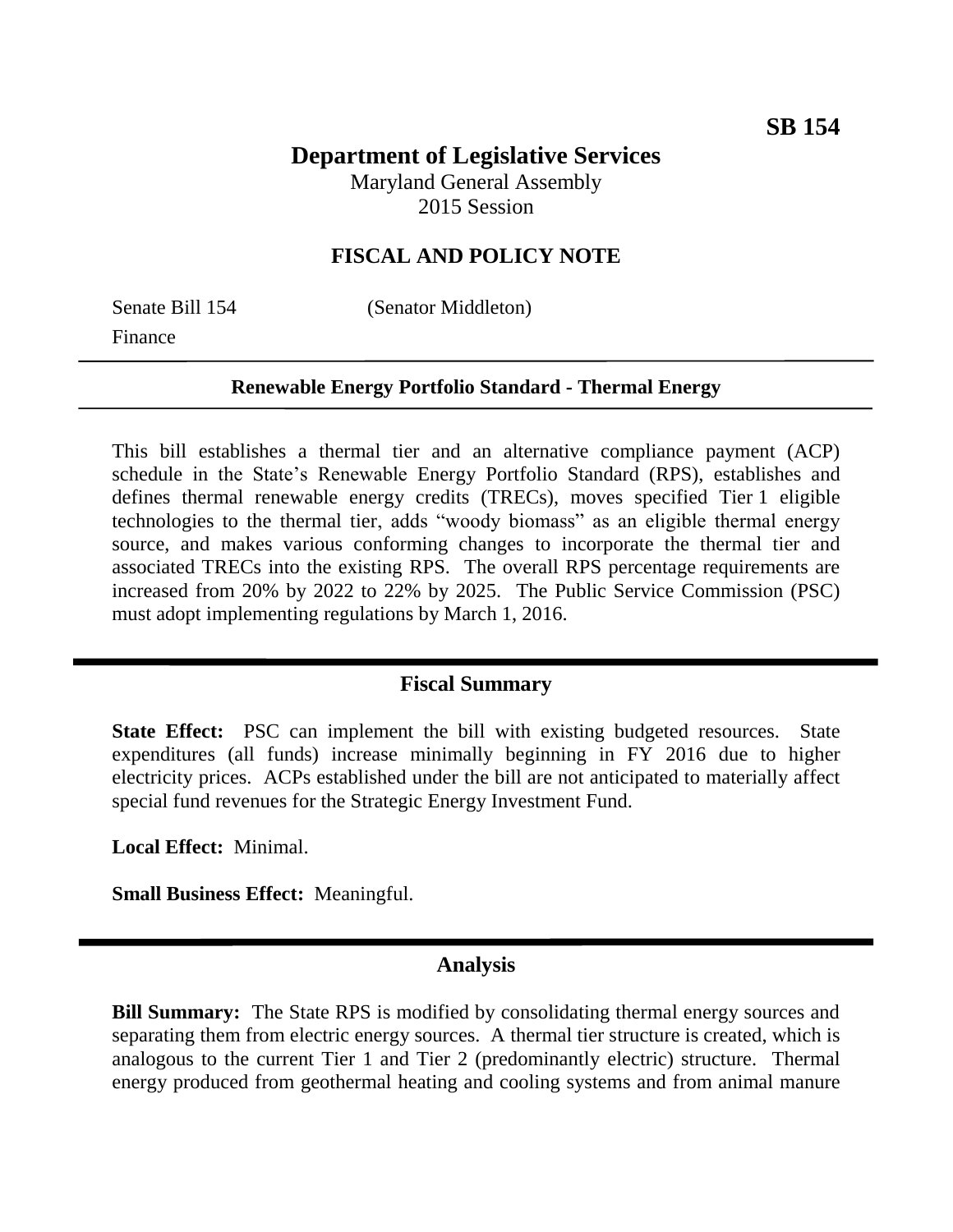sources is moved from Tier 1 to the thermal tier, and "woody biomass" is added as an eligible thermal energy source.

Generally, to qualify for the thermal RPS, the thermal energy must be (1) generated at a system or facility that did not exist as of January 1, 2015 and (2) delivered through direct heat, steam, hot water, or other thermal form to an end-user in Maryland for a useful thermal application. However, the owner of a geothermal heating and cooling system or an animal manure biomass system that was registered with PSC to receive RECs eligible for inclusion in RPS as a Tier 1 source before October 1, 2015, may choose to either remain registered as a Tier 1 source or reregister as a thermal tier source.

Percentage requirements are established for the thermal tier beginning in 2016. The percentage requirement increases from 0.1% of qualifying electricity sales in 2016 to 2.0% in 2025 and later. **Exhibit 1** summarizes the RPS percentage requirements and ACPs under the bill. No changes are made to the existing Tier 1 and Tier 2 percentage requirements or ACPs.

| <b>Exhibit 1</b><br><b>Thermal Energy Requirements – Annual Specifications</b><br><b>Under the Bill</b> |                                      |                                                  |  |  |  |  |  |
|---------------------------------------------------------------------------------------------------------|--------------------------------------|--------------------------------------------------|--|--|--|--|--|
| <b>Compliance Year</b>                                                                                  | Percentage of<br><b>Retail Sales</b> | <b>Alternative</b><br><b>Compliance Payments</b> |  |  |  |  |  |
| 2016                                                                                                    | 0.10%                                | \$30.00                                          |  |  |  |  |  |
| 2017                                                                                                    | 0.25%                                | 27.50                                            |  |  |  |  |  |
| 2018                                                                                                    | 0.38%                                | 25.00                                            |  |  |  |  |  |
| 2019                                                                                                    | 0.50%                                | 22.50                                            |  |  |  |  |  |
| 2020                                                                                                    | 0.75%                                | 20.00                                            |  |  |  |  |  |
| 2021                                                                                                    | 1.00%                                | 20.00                                            |  |  |  |  |  |
| 2022                                                                                                    | 1.20%                                | 20.00                                            |  |  |  |  |  |
| 2023                                                                                                    | 1.40%                                | 20.00                                            |  |  |  |  |  |
| 2024                                                                                                    | 1.70%                                | 20.00                                            |  |  |  |  |  |
| $2025+$                                                                                                 | 2.00%                                | 20.00                                            |  |  |  |  |  |

Note: ACPs are expressed in \$/TREC equivalents.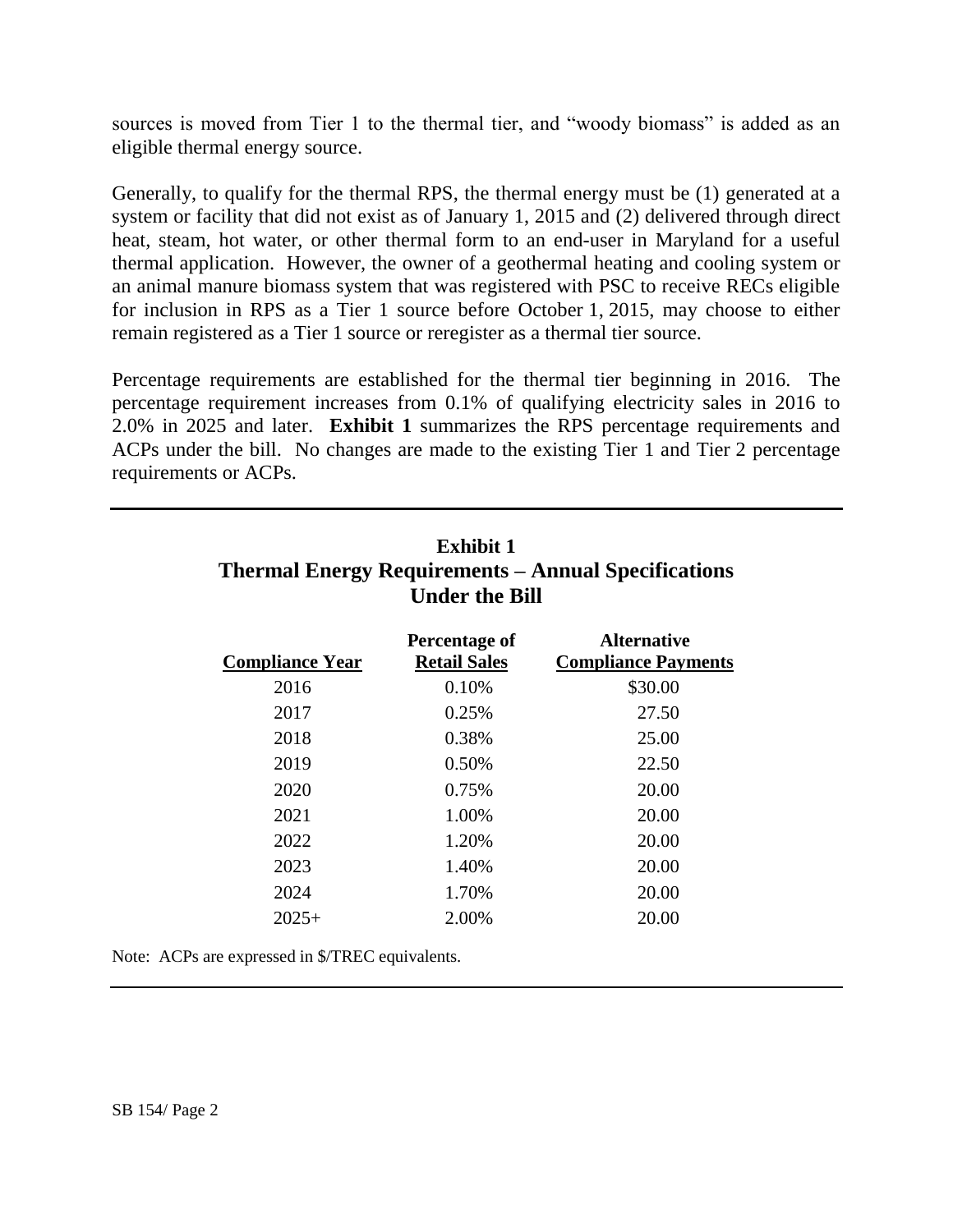#### *New Technology Added*

Thermal energy produced from "woody biomass" (separately defined from qualified biomass) is also added to the thermal tier, and must be used in a system that (1) achieves specified net efficiencies (depending on the moisture content of the fuel) and (2) is in compliance with relevant State and federal laws and regulations. The system receives TRECs only for the portion of the thermal energy generated by woody biomass.

"Woody biomass" means (1) clean and untreated wood such as brush, stumps, lumber ends or trimmings, wood pallets, bark, wood chips or pellets, shavings, sawdust, or slash; (2) an agricultural crop; (3) biogas produced from clean and untreated wood or agricultural crops; or (4) liquid biofuel produced from clean and untreated wood or agricultural crops. It does not include (1) materials derived wholly or partly from construction and demolition debris or (2) liquids derived from mill residue.

PSC must adopt regulations for the metering, verification, and reporting of the output of woody biomass systems, subject to specified conditions.

#### *Incorporation of TRECs in Trading System by PSC*

As it must under current law for RECs, PSC must establish and maintain a market-based renewable energy trading system to facilitate the transfer and creation of TRECs. The system must include a registry of pertinent information regarding all available TRECs and TREC transactions among electricity suppliers in the State, including the creation, application, number, and price paid for the sale or transfer of TRECs. The registry must provide current information to electricity suppliers and the public on the status of TRECs created, sold, or transferred in the State.

By March 1 of each year, PSC must publish on its website (1) whether sufficient TRECs are available on the electronic system to fulfill the annual percentage obligation and (2) if insufficient TRECS are available, a reduced obligation that adjusts that year's percentage obligation proportionally based on the number of TRECs available on the electronic system compared to the number of TRECs electricity suppliers would have been required to purchase under the full obligation, rounded down to the closest whole number.

#### *Alternative Compliance Payments*

Generally, by April 1 of each year, if there are sufficient TRECs available to meet the entire thermal obligation, electricity suppliers must retire sufficient TRECs or pay an ACP for any shortfall. However, as discussed above, if insufficient TRECs are generated and available for purchase to meet the entire thermal obligation, PSC must adjust each supplier's TREC obligation based on the proportion of TRECs that have been generated.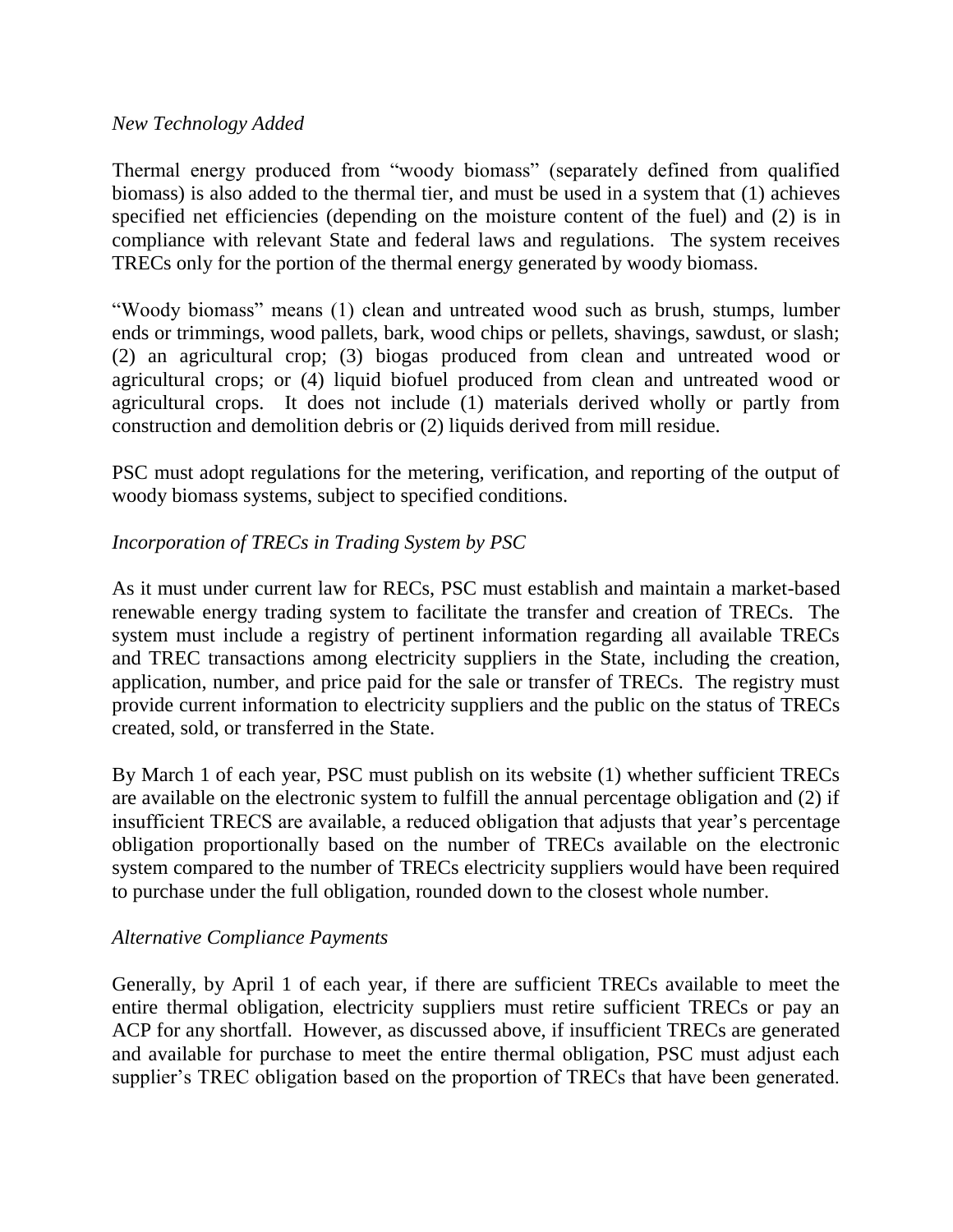Each supplier must then purchase TRECs or pay an ACP up to this adjusted RPS obligation. An electricity supplier is not required to comply with the TREC obligation if there are no TRECs available on March 1 through the electronic system.

**Current Law:** Maryland's RPS requires that renewable sources generate specified percentages of Maryland's electricity supply each year, increasing to 20% by 2022, including 2% from solar energy. Each electricity supplier must submit renewable energy credits (RECs) equal to a percentage specified in statute each year or pay an ACP equivalent to the supplier's shortfall. **Exhibit 2** details the requirements and associated ACPs.

# **Exhibit 2 Maryland's Renewable Energy Portfolio Standard – Annual Specifications Current Law**

|                    |                  | <b>Percentage of Retail Sales</b> |                                    | <b>Alternative Compliance Payments</b> |        |                        |                          |
|--------------------|------------------|-----------------------------------|------------------------------------|----------------------------------------|--------|------------------------|--------------------------|
| Compliance<br>Year | Tier 1<br>Total* | Tier 1<br>Solar*                  | Tier 1<br><b>Offshore</b><br>Wind* | Tier 2                                 | Tier 1 | Tier 1<br><b>Solar</b> | Tier 2                   |
| 2010               | 3.025%           | 0.025%                            |                                    | 2.50%                                  | \$20   | \$400                  | \$15                     |
| 2011               | 5.00%            | 0.05%                             |                                    | 2.50%                                  | 40     | 400                    | 15                       |
| 2012               | 6.50%            | 0.10%                             |                                    | 2.50%                                  | 40     | 400                    | 15                       |
| 2013               | 8.20%            | 0.25%                             |                                    | 2.50%                                  | 40     | 400                    | 15                       |
| 2014               | 10.30%           | 0.35%                             |                                    | 2.50%                                  | 40     | 400                    | 15                       |
| 2015               | 10.50%           | 0.50%                             |                                    | 2.50%                                  | 40     | 350                    | 15                       |
| 2016               | 12.70%           | 0.70%                             |                                    | 2.50%                                  | 40     | 350                    | 15                       |
| 2017               | 13.10%           | 0.95%                             | $< 2.50\%$                         | 2.50%                                  | 40     | 200                    | 15                       |
| 2018               | 15.80%           | 1.40%                             | $\leq$ 2.50%                       | 2.50%                                  | 40     | 200                    | 15                       |
| 2019               | 17.40%           | 1.75%                             | $<2.50\%$                          | $\overline{a}$                         | 40     | 150                    | $\overline{\phantom{a}}$ |
| 2020               | 18.00%           | 2.00%                             | $<2.50\%$                          |                                        | 40     | 150                    |                          |
| 2021               | 18.70%           | 2.00%                             | $<2.50\%$                          |                                        | 40     | 100                    |                          |
| 2022               | 20.00%           | 2.00%                             | $\leq$ 2.50%                       |                                        | 40     | 100                    |                          |
| $2023+$            | 20.00%           | 2.00%                             | $< 2.50\%$                         |                                        | 40     | 50                     |                          |

\*Note: Tier 1 Solar and Offshore Wind requirements are part of the Tier 1 Total percentage requirement. ACPs are expressed as \$/megawatt-hour, or \$/REC, equivalents.

Source: Department of Legislative Services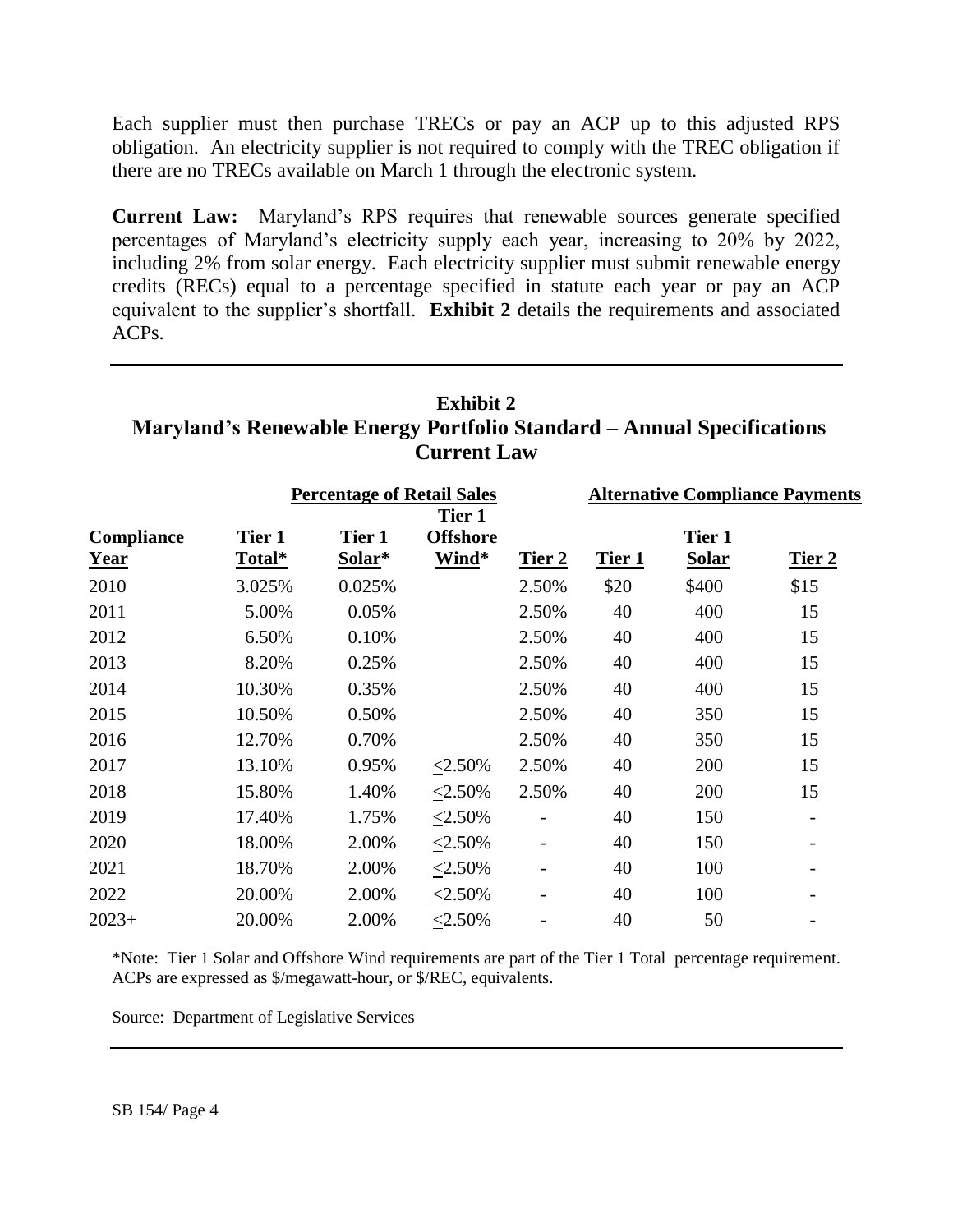For additional information on Maryland's RPS, see the **Appendix – Maryland's Renewable Energy Portfolio Standard**.

**Background:** The Department of Legislative Services (DLS) notes that this bill is not a "carve-out" for thermal energy like the existing carve-outs for solar and offshore wind. Both solar and offshore wind carve-outs require a portion *of the existing Tier 1* percentage requirement to be from solar or offshore wind energy. The bill establishes a new tier for thermal energy, while leaving the existing Tier 1 and Tier 2 percentage requirements unchanged. As a result, the bill increases the total percentage requirements for RPS compliance in each year beginning in 2016.

Recent legislation has incorporated solar water heating, geothermal, and thermal biomass technologies into RPS. The issue, however, is that thermal technologies were incorporated into an RPS designed for electricity technologies. To address this issue, Chapters 322 and 323 of 2013 established the Maryland Thermal Renewable Energy Credit Task Force to study and make recommendations on the incorporation of thermal energy into the State's RPS.

The task force was required to report its findings and recommendations to the Governor and the General Assembly by December 31, 2013. The bill generally incorporates the recommendations of the task force (as did Senate Bill 530/House Bill 931 of 2014 – both failed). However, the bill creates only one thermal tier, whereas the task force recommended two thermal tiers. A copy of the full report can be found at: [http://dlslibrary.state.md.us/publications/exec/mea/sb797ch322hb1084ch323\\_2013.pdf.](http://dlslibrary.state.md.us/publications/exec/mea/sb797ch322hb1084ch323_2013.pdf)

**State Fiscal Effect:** PSC can implement the bill with existing budgeted resources. The incremental cost associated with the bill is absorbed by all electric customers in the State. As an electric customer, State agencies and the University System of Maryland used approximately 1.56 million megawatt-hours (MWh) of electricity in 2012, at a cost of \$138.5 million. An electric rate increase of a magnitude anticipated under the bill increases State expenditures (all funds) minimally beginning in fiscal 2016 due to higher electricity prices. The potential effect on electricity prices, borne by all customers, is discussed below.

Generally, the bill removes current technologies from Tier 1 and moves them to a thermal tier. The effect of this is two-fold: (1) new Tier 1 RECs are required to fill the production void left by the technologies moved to the thermal tier; and (2) new TRECs are required to meet the thermal tier obligation.

First, the cost of replacing RECs created by Tier 1 sources moving to the thermal tier is the difference in price between those RECs created by the affected technologies and the price of RECs purchased to replace them. This portion of the bill's cost is likely minimal

SB 154/ Page 5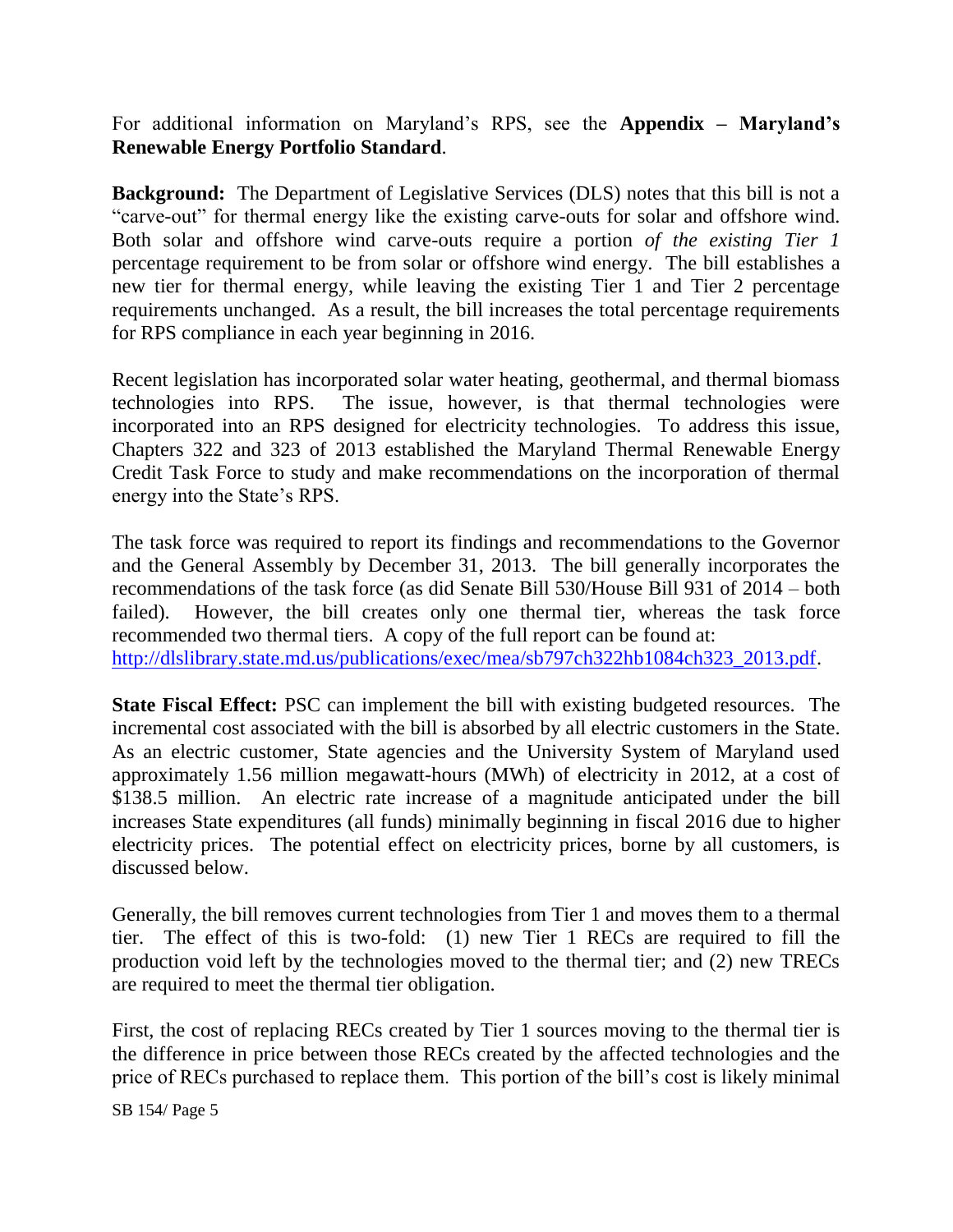(and could potentially be negative) but cannot be reliably estimated at this time and is not included in the cost estimates below.

The second cost of the bill is that of purchasing TRECs. The total cost depends on the quantity and price of TRECs produced. For example, under one energy use assumption, 63,637 TRECs are required for 2016 compliance. The highest possible financial impact occurs if that exact number of TRECs is produced and traded at the 2016 ACP of \$30/TREC.

Under these assumptions, the total cost of TRECs is \$1.9 million in 2016. When averaged out over anticipated eligible State energy sales in 2016 of approximately 63.6 million MWh, this equates to an increase of \$0.03/MWh. Currently, delivered energy prices in the State average approximately \$120/MWh, so this represents an increase of approximately 0.025%.

These results are summarized for compliance years 2016 through 2025 for various TREC prices, expressed as a percent of ACP, in **Exhibit 3**. DLS notes that this assumes no replacement cost for Tier 1 RECs. Further, as suppliers are not obligated to pay ACPs for TREC shortfalls, if fewer TRECs are produced, the compliance cost is less.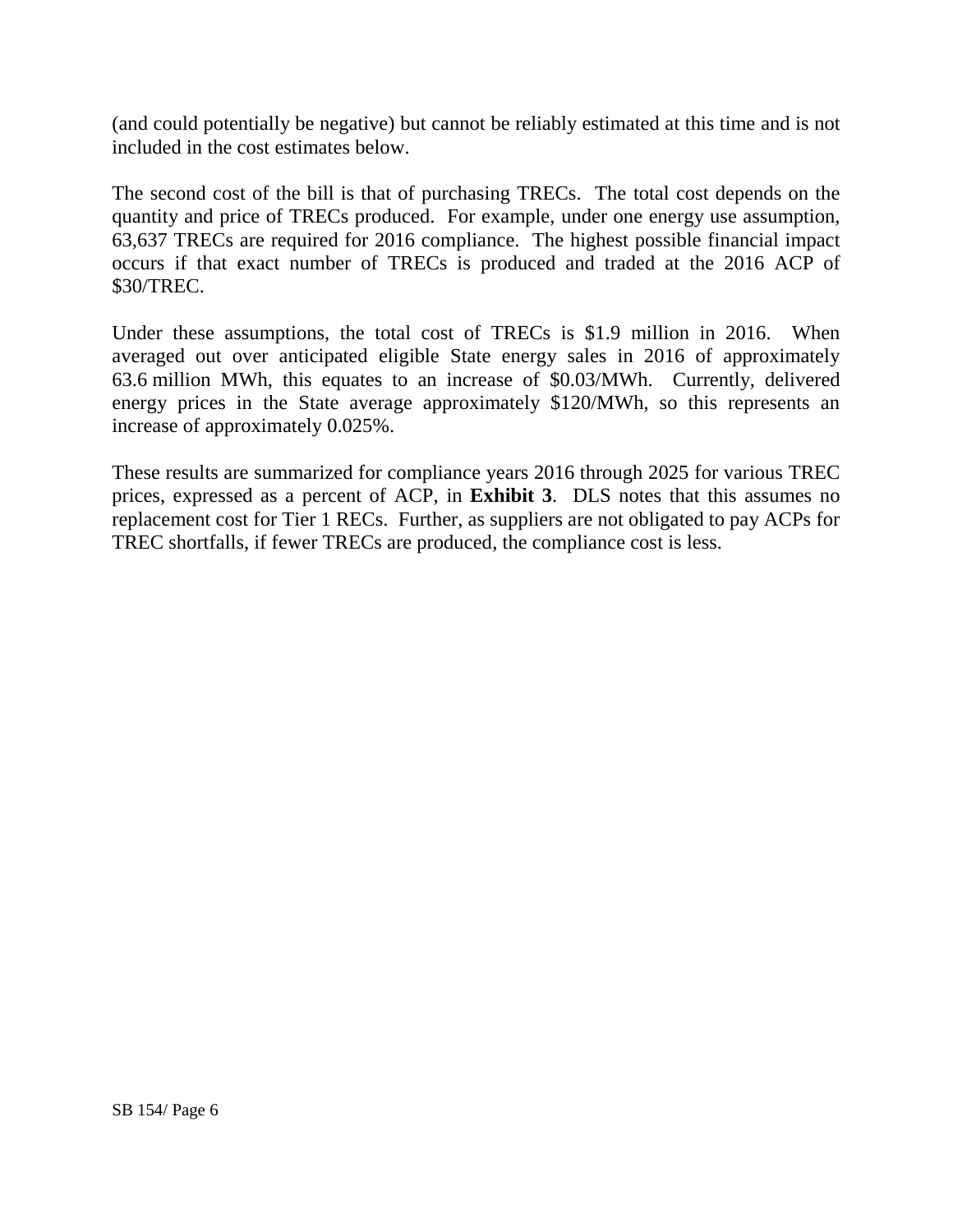## **Exhibit 3 Annual Compliance Cost, by TREC Prices as Percent of ACP Calendar 2016-2025+**

|             |                                              |              | <b>TREC Price</b> |            |             |            |             |             |             |          |
|-------------|----------------------------------------------|--------------|-------------------|------------|-------------|------------|-------------|-------------|-------------|----------|
|             |                                              | 25% of ACP   |                   | 50% of ACP |             | 75% of ACP |             | 100% of ACP |             |          |
| <b>Year</b> | <b>Retail Electric</b><br><b>Sales (MWh)</b> | <b>TRECs</b> | $Cost($ \$)       | \$/MWh     | $Cost($ \$) | \$/MWh     | $Cost($ \$) | \$/MWh      | $Cost($ \$) | \$/MWh   |
| 2016        | 63,637,209                                   | 63,637       | \$477,279         | \$0.01     | \$954,558   | \$0.02     | \$1,431,837 | \$0.02\$    | \$1,909,116 | \$0.03\$ |
| 2017        | 64,064,804                                   | 160,162      | 1,101,114         | 0.02       | 2,202,228   | 0.03       | 3,303,341   | 0.05        | 4,404,455   | 0.07     |
| 2018        | 64,885,180                                   | 246,564      | 1,541,023         | 0.02       | 3,082,046   | 0.05       | 4,623,069   | 0.07        | 6,164,092   | 0.10     |
| 2019        | 65,453,309                                   | 327,267      | 1,840,874         | 0.03       | 3,681,749   | 0.06       | 5,522,623   | 0.08        | 7,363,497   | 0.11     |
| 2020        | 65,997,240                                   | 494,979      | 2,474,897         | 0.04       | 4,949,793   | 0.08       | 7,424,690   | 0.11        | 9,899,586   | 0.15     |
| 2021        | 66,519,872                                   | 665,199      | 3,325,994         | 0.05       | 6,651,987   | 0.10       | 9,977,981   | 0.15        | 13,303,974  | 0.20     |
| 2022        | 67,122,963                                   | 805,476      | 4,027,378         | 0.06       | 8,054,756   | 0.12       | 12,082,133  | 0.18        | 16,109,511  | 0.24     |
| 2023        | 67,829,337                                   | 949,611      | 4,748,054         | 0.07       | 9,496,107   | 0.14       | 14,244,161  | 0.21        | 18,992,214  | 0.28     |
| 2024        | 68,438,884                                   | 1,163,461    | 5,817,305         | 0.09       | 11,634,610  | 0.17       | 17,451,915  | 0.26        | 23,269,221  | 0.34     |
| $2025+$     | 69,048,573                                   | 1,380,971    | 6,904,857         | 0.10       | 13,809,715  | 0.20       | 20,714,572  | 0.30        | 27,619,429  | 0.40     |

 $MWh = Megawatt-hour$ 

Note: Numbers may not sum to total due to rounding.

Source: Public Service Commission; Department of Legislative Services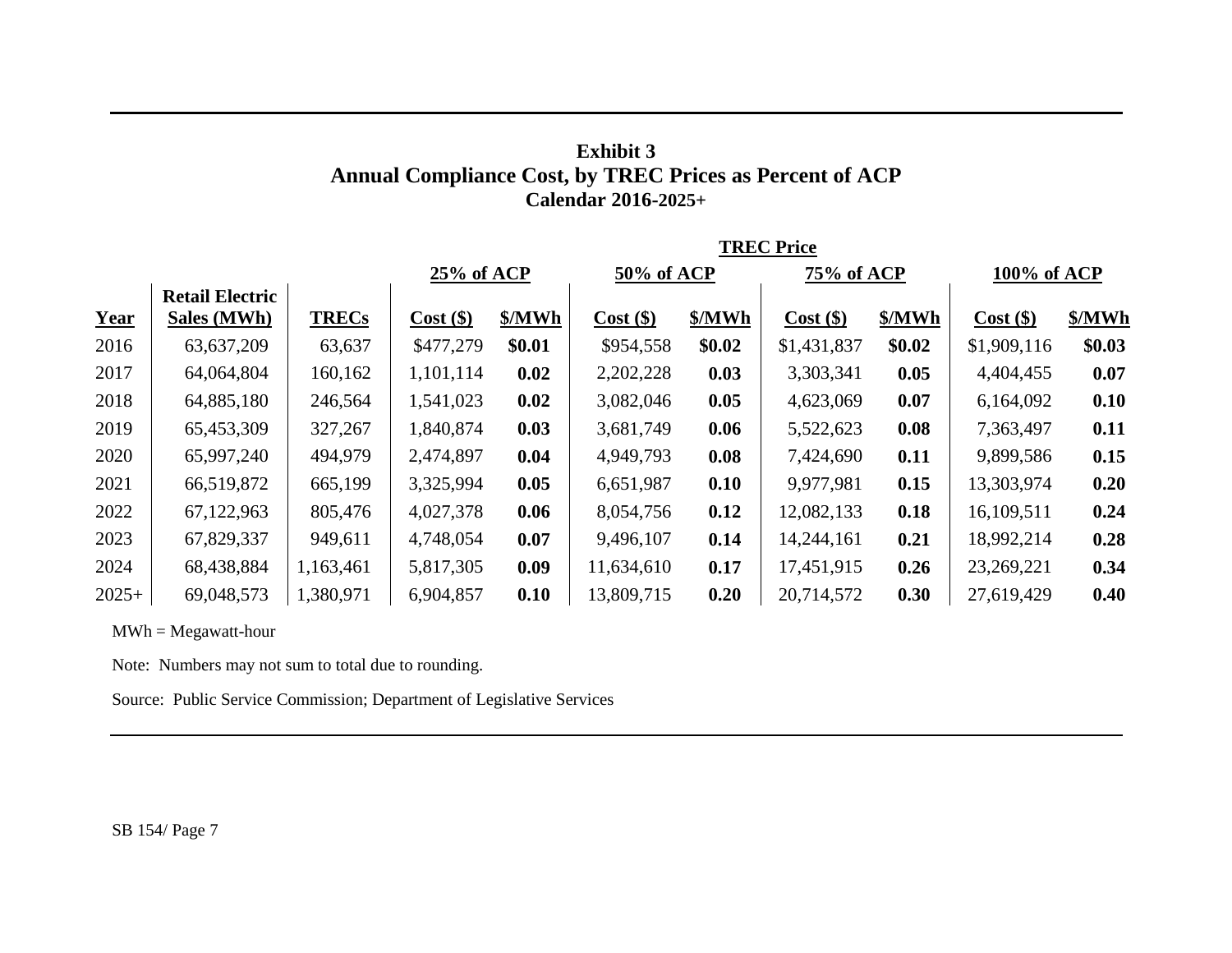**Small Business Effect:** As discussed above, small businesses incur higher electricity prices under the bill. However, the bill also creates demand for thermal energy technology installations similar to the solar carve-out in the current RPS. The Maryland Energy Administration advises that many thermal systems are small-scale and therefore require more jobs per unit of installed capacity than large-scale, centralized systems. Small businesses in this industry benefit from increased demand to design, build, install, and maintain thermal energy systems under the bill. Other small businesses may benefit from processing the fuel needed for woody biomass systems.

## **Additional Information**

**Prior Introductions:** SB 530 of 2014, a similar bill, received a hearing in the Senate Finance Committee, but no further action was taken. Its cross file, HB 931, received an unfavorable report from the House Economic Matters Committee.

**Cross File:** None.

**Information Source(s):** Public Service Commission, Maryland Energy Administration, Maryland Department of Agriculture, Office of People's Counsel, Department of Legislative Services

**Fiscal Note History:** First Reader - February 11, 2015 mar/lgc

Analysis by: Stephen M. Ross Direct Inquiries to:

(410) 946-5510 (301) 970-5510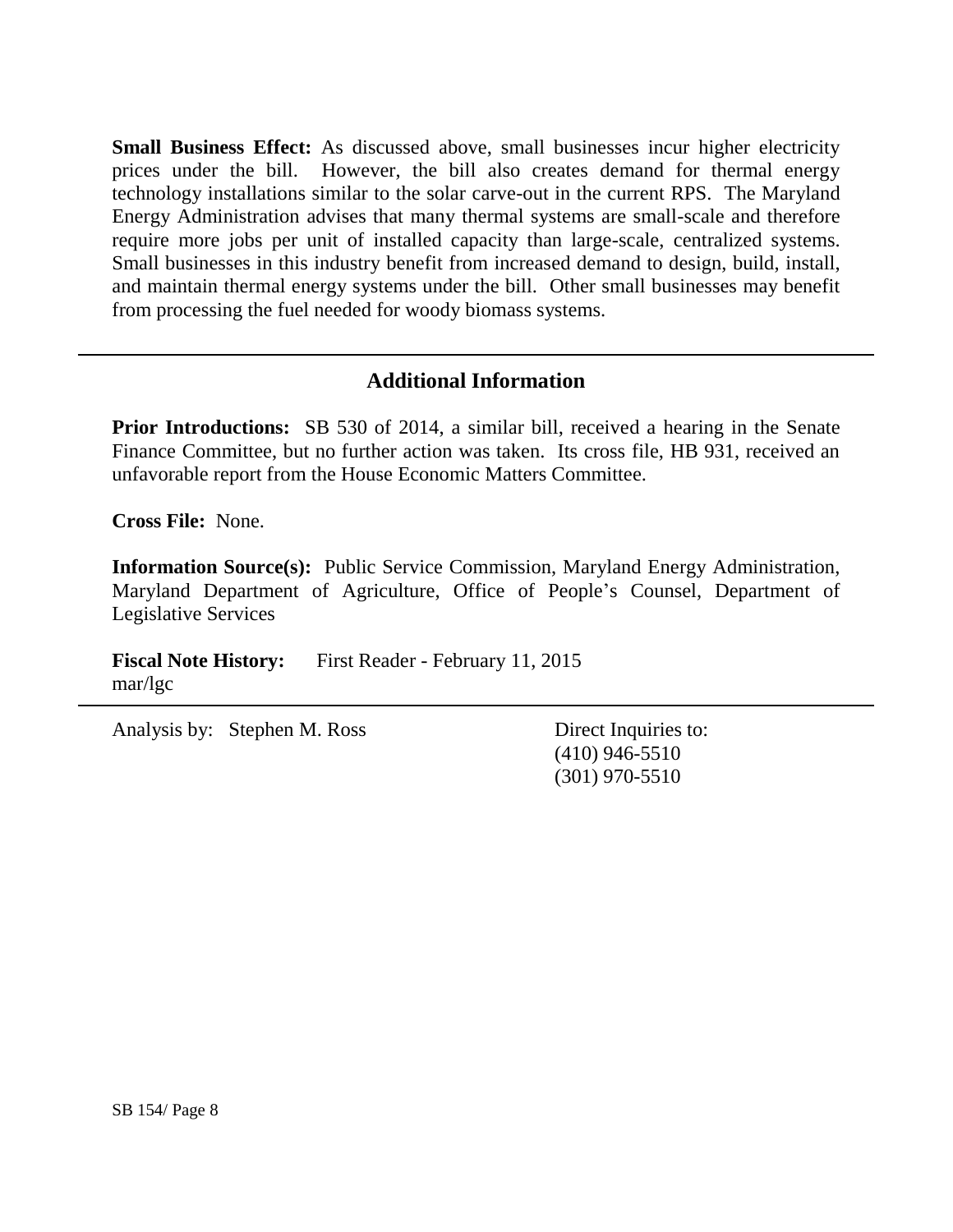Maryland's Renewable Energy Portfolio Standard (RPS) was enacted in 2004 to facilitate a gradual transition to renewable sources of energy. Maryland's RPS operates on a two-tiered system with carve-outs for solar energy and offshore wind energy and corresponding renewable energy credits (RECs) for each tier. Electric companies (utilities) and other electricity suppliers must submit RECs equal to a percentage specified in statute each year or else pay an alternative compliance payment (ACP) equivalent to their shortfall. Over the past few years, the requirements have been met almost entirely through RECs, with negligible reliance on ACPs. For example, the combined ACPs over 2012 and 2013 were less than \$8,000 out of a total compliance cost of \$81.3 million. The Maryland Energy Administration must use ACPs to support new renewable energy sources.

The percentage requirements gradually increase to a minimum of 20%, including 2% from solar sources, by 2022. The Tier 2 requirement remains constant at 2.5% each year until ending after 2018. In 2015, the requirements are 10.5% for Tier 1 renewable sources, including at least 0.5% from solar energy, and 2.5% from Tier 2 renewable sources.

Generally, a REC is a tradable commodity equal to one megawatt-hour of electricity generated or obtained from a renewable energy generation resource. In other words, a REC represents the "generation attributes" of renewable energy – the lack of carbon emissions, its renewable nature, etc. A REC has a three-year life during which it may be transferred, sold, or redeemed. RECs are classified as Tier 1 or Tier 2, depending on the energy source. Solar and offshore wind are accounted for separately but are considered part of Tier 1. REC generators and electricity suppliers are allowed to trade RECs using a Public Service Commission-approved system known as the Generation Attributes Tracking System, a trading platform designed and operated by PJM Environmental Information Services, Inc. that tracks the ownership and trading of RECs.

Tier 1 sources include wind (onshore and offshore); qualifying biomass; methane from anaerobic decomposition of organic materials in a landfill or wastewater treatment plant; geothermal; ocean, including energy from waves, tides, currents, and thermal differences; a fuel cell that produces electricity from specified Tier 1 renewable sources; a small hydroelectric plant of less than 30 megawatts; poultry litter-to-energy; waste-to-energy; refuse-derived fuel; and thermal energy from a thermal biomass system. Tier 1 Solar sources include photovoltaic cells and residential solar water heating systems commissioned in fiscal 2012 or later. Following the transfer of several sources to Tier 1, Tier 2 includes only large hydroelectric power plants.